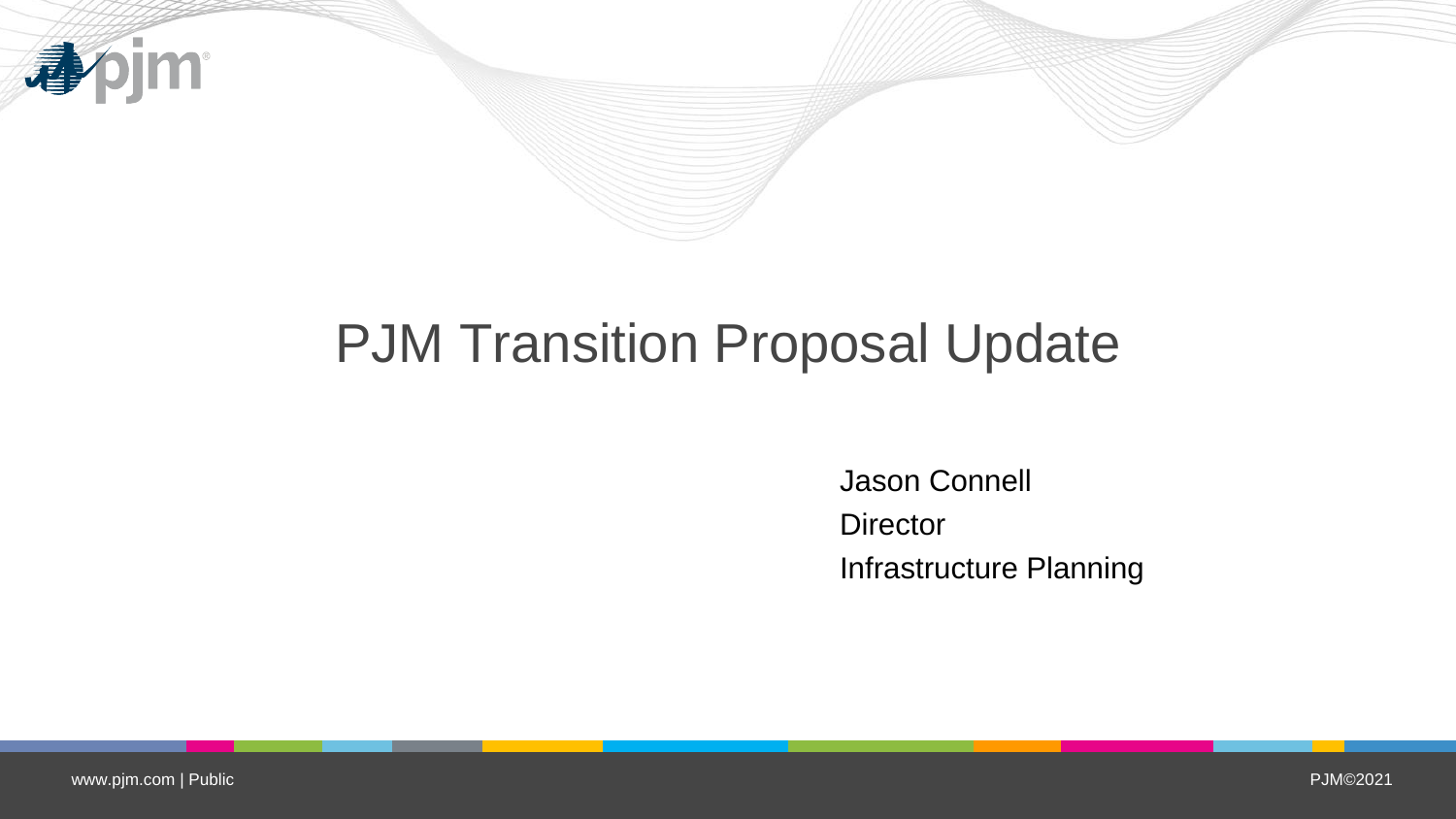

- Goals of the transition proposal
- Review issues with previously proposed transition options
- Establish assumptions upon which the new option is based and walkthrough the new transition option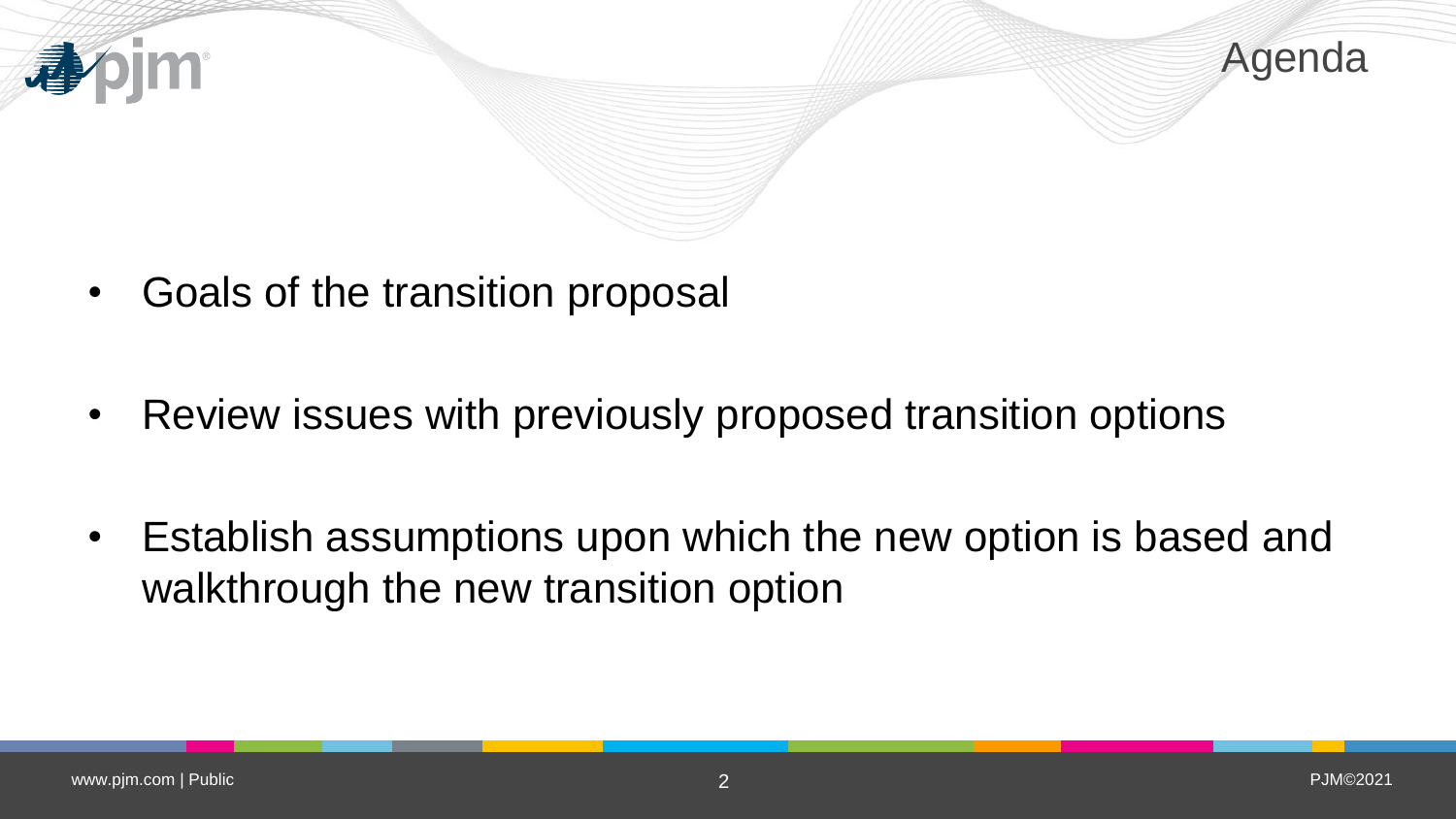

#### Goals of the Transition

- Timely move to the newly proposed process
- Get backlogged generation through the queue and into the construction phase
- Eliminate speculation from the queue
- Reduce the time for closing the queue to as little as possible
- Balances projects that would have proceeded under existing rules but are delayed due to timing/other projects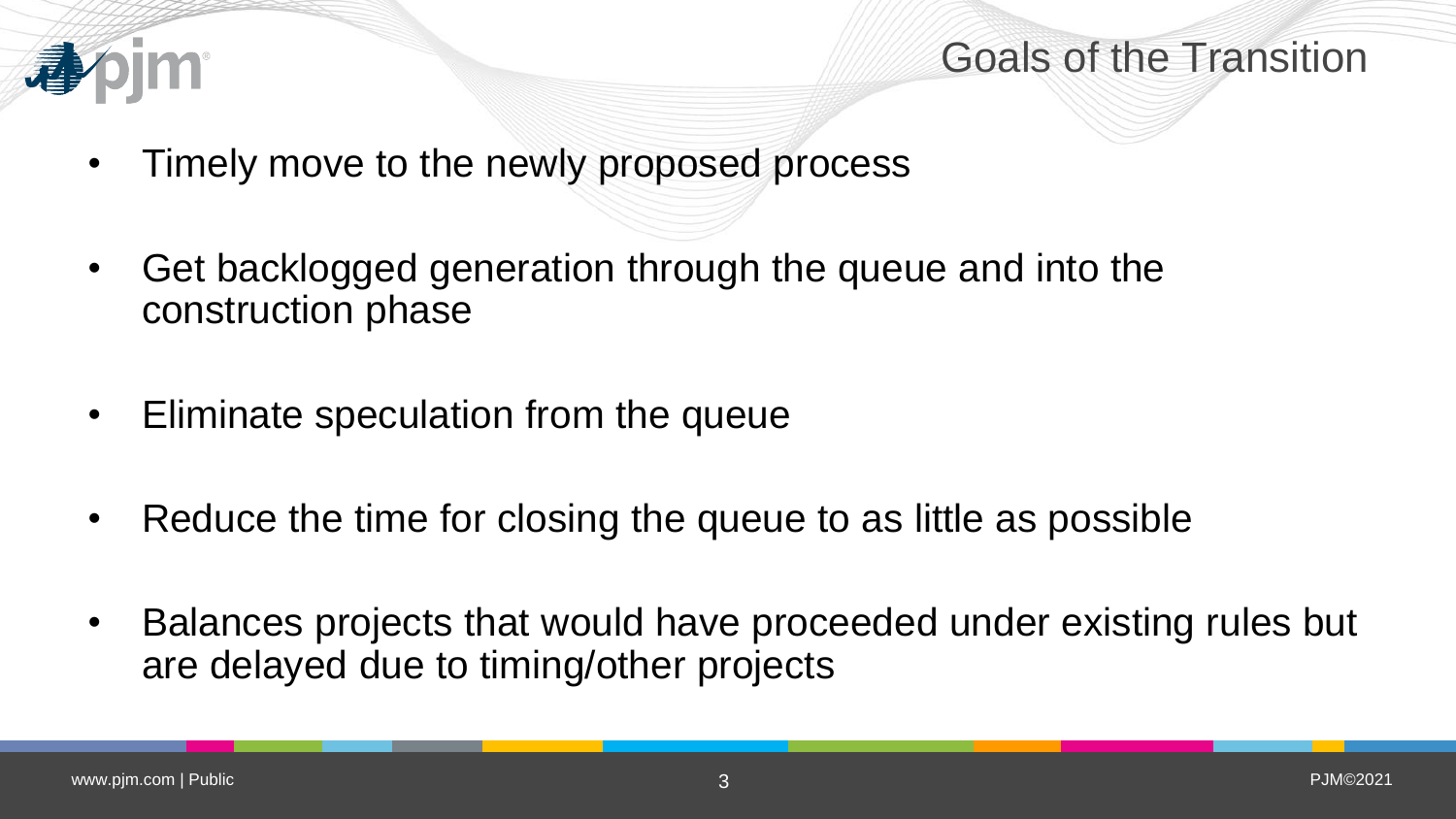

Issues with Previous PJM Options

- Time to move to new process vs. Flexibility under old process
	- Options either preserved flexibility and took too long to enter into the new process or cut over to the new process quickly potentially at the expense of existing projects
	- Balanced options between new process and transition timing still could endanger existing projects
	- PJM's Option #4 potentially not strict enough in moving projects towards the new cycle-based approach leaving the bulk of projects under the existing cost allocation rules continuing backlog delays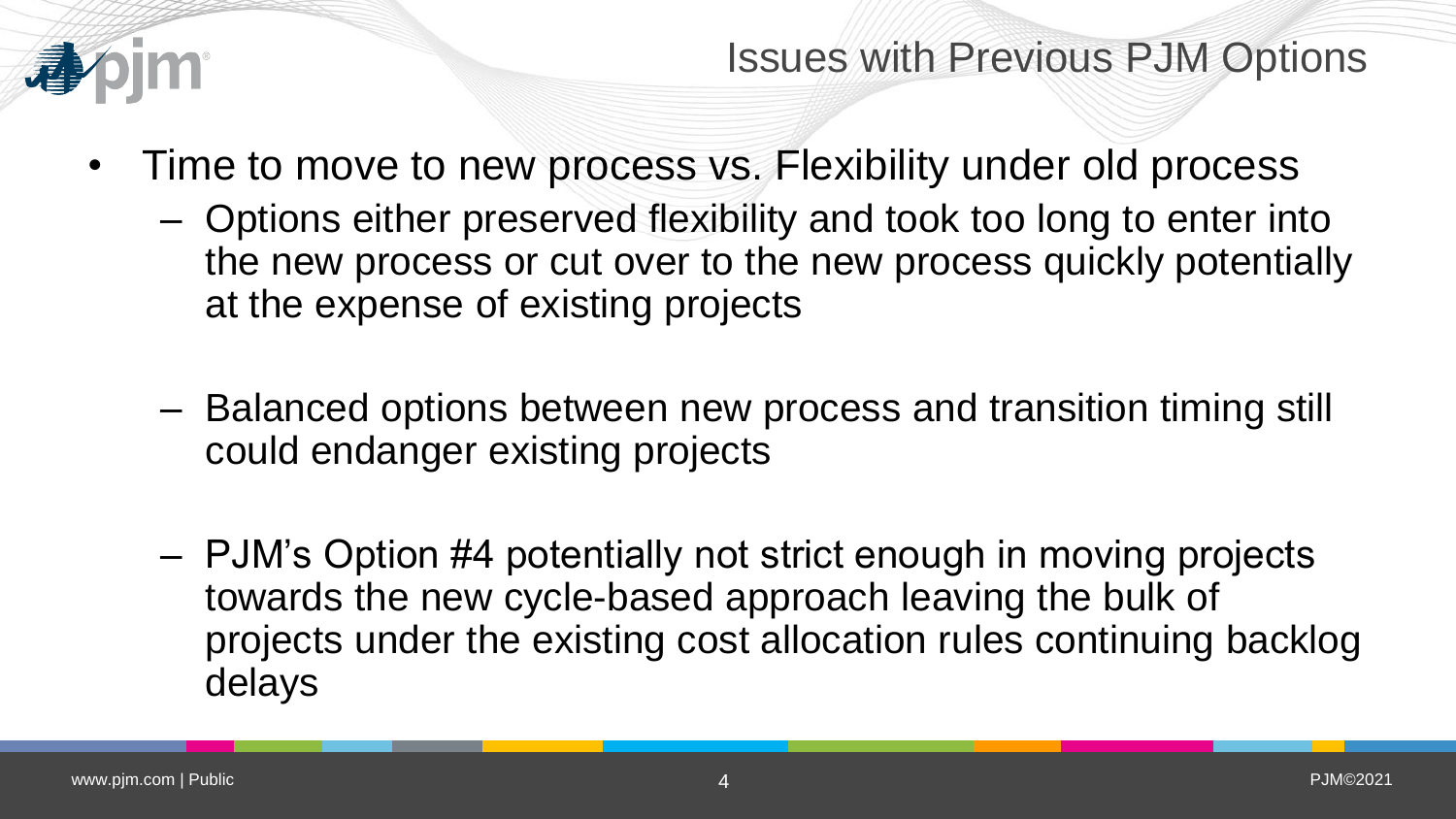

Assumptions

- The effective date of the transition is October 1, 2022 based on the current work plan
- PJM expects to complete queues through the end of AD2 under the existing process by the transition date. Projects will be worked under the current process until the effective date of the transition ("business as usual").
- After the transition date, based on historical throughput and recent reprioritization, PJM expects to be able to complete approximately 300 projects per year that remain in the existing process. Complete indicates entering into a final agreement or withdrawal.
- Projects that have received a final ISA/WMPA for execution or have a signed final agreement will not be subject to the transition
	- Executed Interim ISAs do not fall into the above category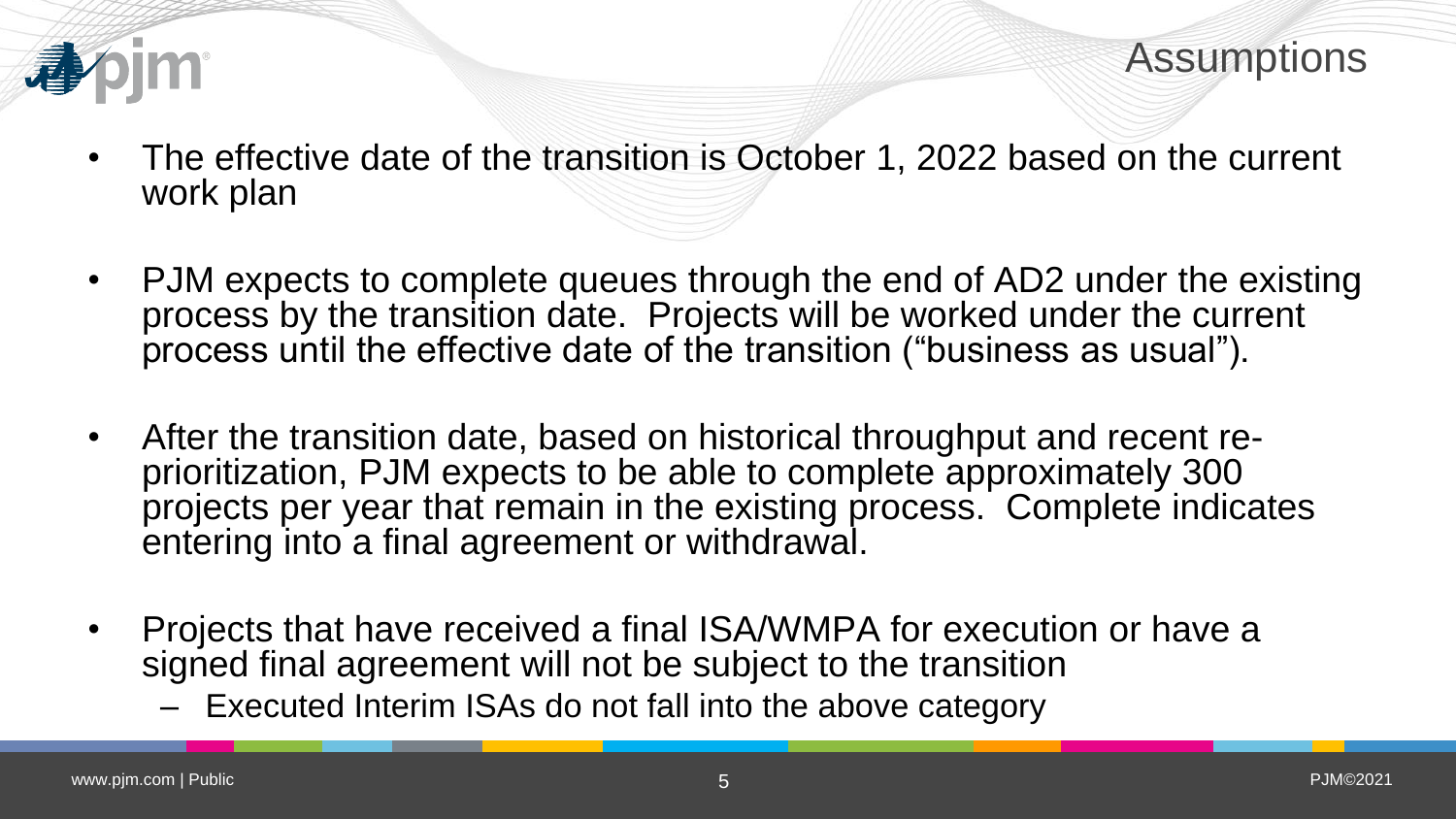

- PJM will limit the amount of projects that can remain under the existing cost allocation structure by developing a fast lane.
	- As of the transition date in the filing, all AE1-AG1 projects will have 60 days to post \$4K / MW as a readiness deposit and demonstrate the site control again for their generation facility for one year. Deposit is not at-risk.
	- Projects that have met this requirement will be retooled to determine shared network upgrade impacts
		- Network upgrade impacts includes the project meeting any cost allocation thresholds for shared network upgrades or a project being the first to cause the need for a network upgrade
		- Projects that have approved baselines and/or supplemental projects that obviate the need for a network upgrade will not be counted as a network upgrade impact but as contingent facilities
		- Affected system studies will not be evaluated during this retool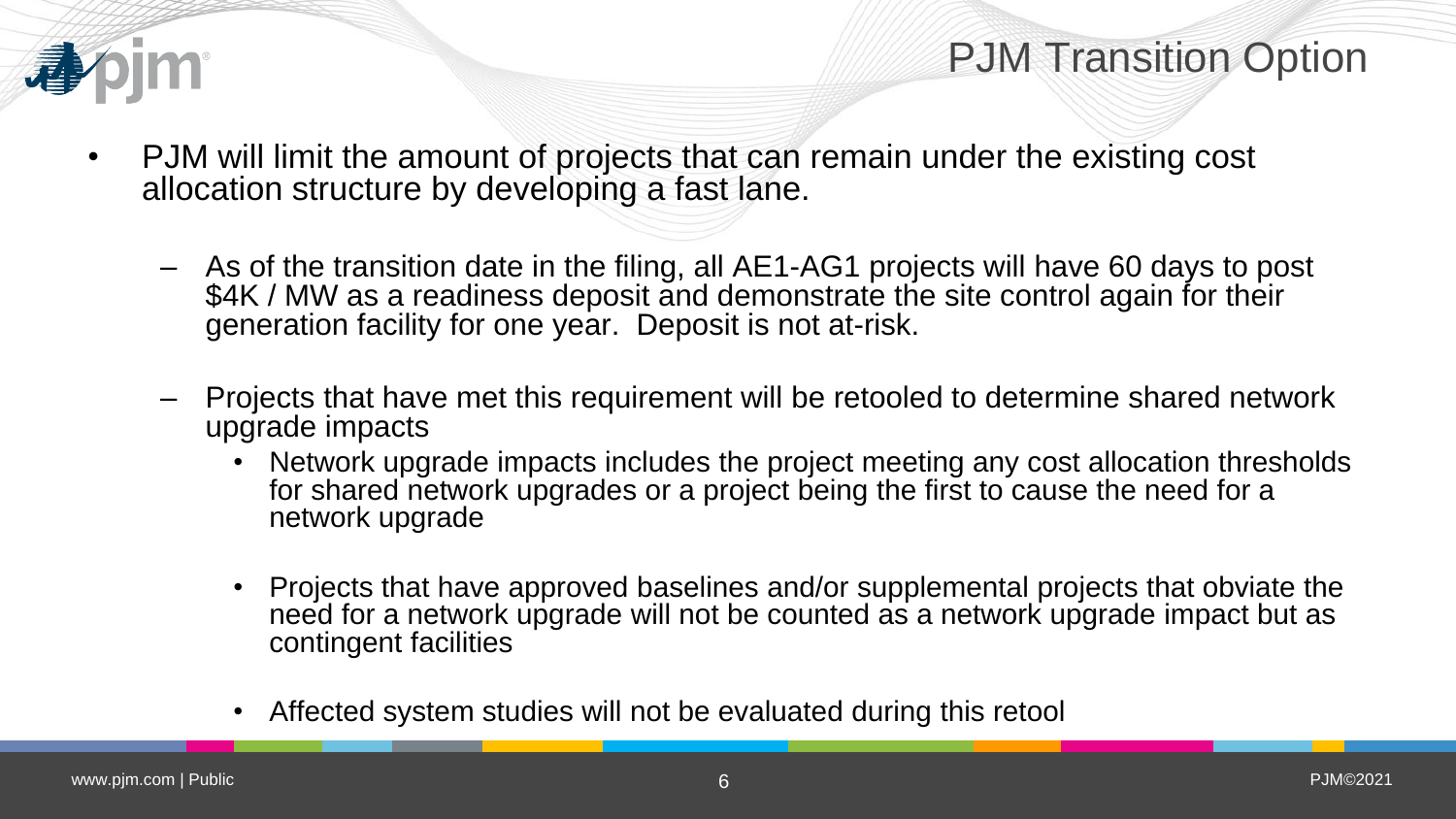

- Projects that are the first to cause a network upgrade or have cost allocation eligibility to a network upgrade for load flow and short circuit violations that are less than or equal to \$5 million ONLY will be allowed to enter the fast lane :
	- Facilities needed to interconnect the project will not be considered
	- PJM estimates approximately 450 projects will meet this criteria
	- No additional readiness requirements for fast lane projects
	- If a project is an uprate whose base project does not qualify for the fast lane, the uprate will also not qualify regardless of the analysis results.
	- If stability analysis or a sag study is completed during the fast lane and it is determined that a project has a network upgrade > \$5 million, it will be removed from the fast lane and shifted to Transition Cycle #1
	- If it is determined, during the Facilities study, that the scope of the project has changed such that the estimate of the upgrade is now > \$5 million, the project will be removed from the fast lane and shifted to Transition Cycle #1
- Projects that enter the fast lane will have their Facilities Study completed and their ISA/ICSA tendered under the existing cost allocation rules.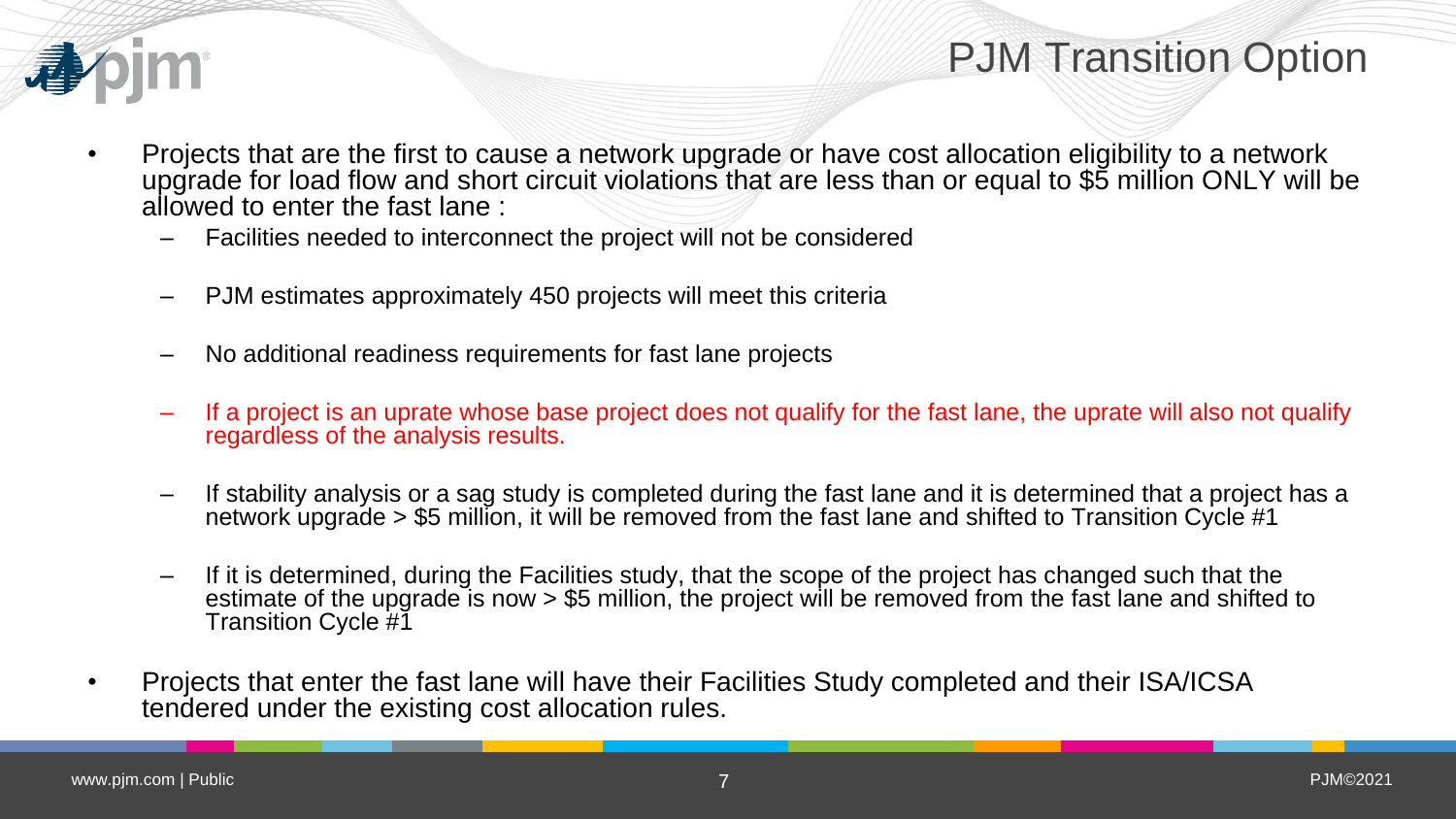

- Why use \$5 million or less?
	- PJM's current tariff has different treatment for upgrades that are \$5 million or less
		- No inter-queue cost allocation with only the driver project and those who contribute in the same queue being eligible.
	- This amount should cover the bulk of substation and terminal equipment upgrades and, as a result, shorten durations for Facilities study work
	- PJM will use existing cost estimates from on-going Facilities studies and retooled analysis to determine eligibility without having to reassess all project's detailed cost allocation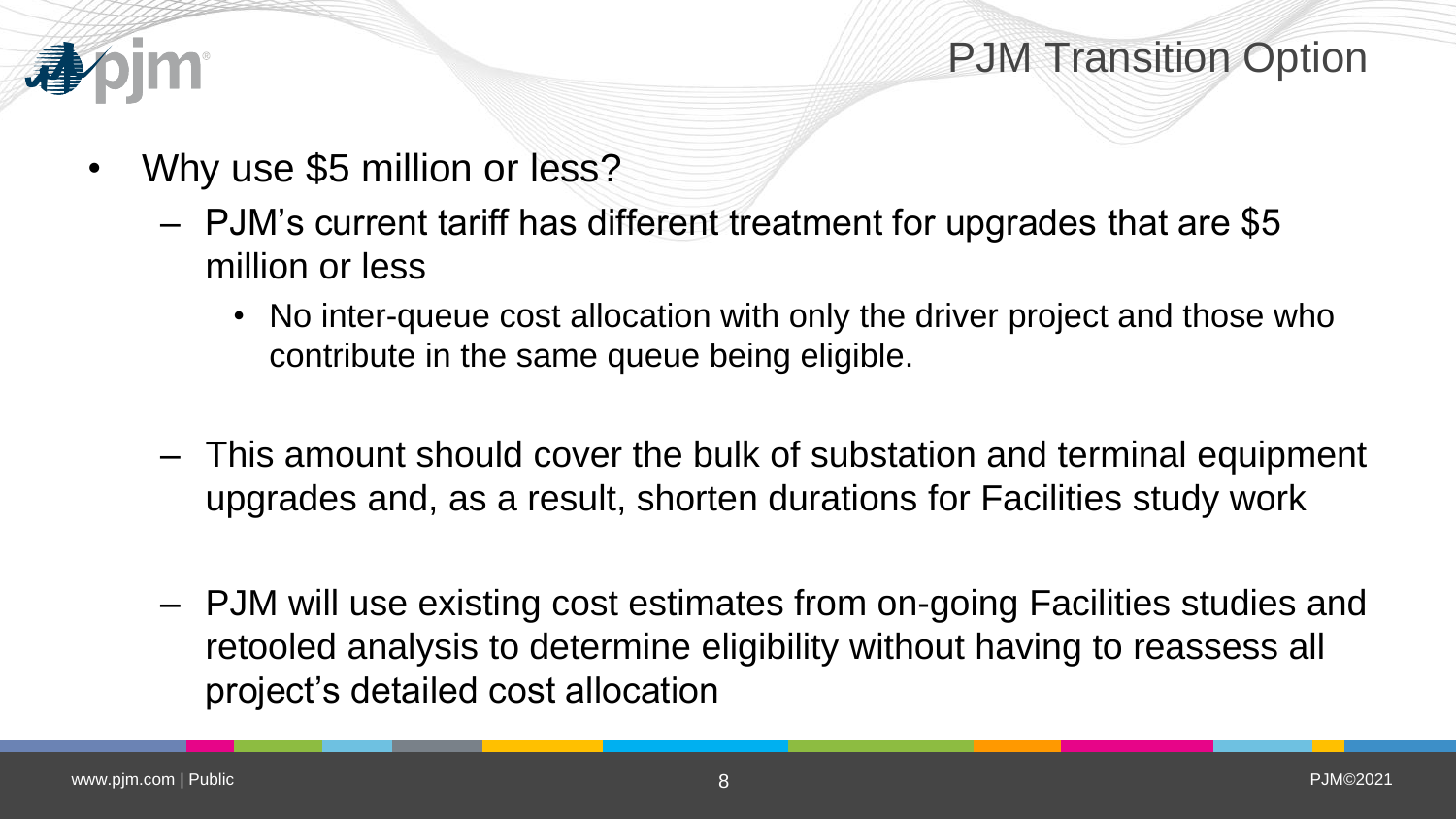

- Projects that have a cost allocation eligibility for a shared network upgrade greater than \$5 million will be processed in Transition Cycle #1.
	- Remaining projects re-queued into a single transition cycle to speed up the transition to the new process
	- Transition Cycle #1 will start within one year of the transition while the fast lane project are ongoing. Phase #3 of Transition Cycle #1 will not begin until all fast lane projects are completed.
	- Retooled results and the new case will be provided in advance of IC Decision #1.
		- Rules applied will be consistent with the new process including readiness requirements such as deposits and site control with one exception:
			- Site control requirement at IC D3 will be reduced from 3 years to 1 year.
		- RD2 will be required by the end of IC Decision #1 and the original \$4K / MW provided at the initial 60 day period will be at risk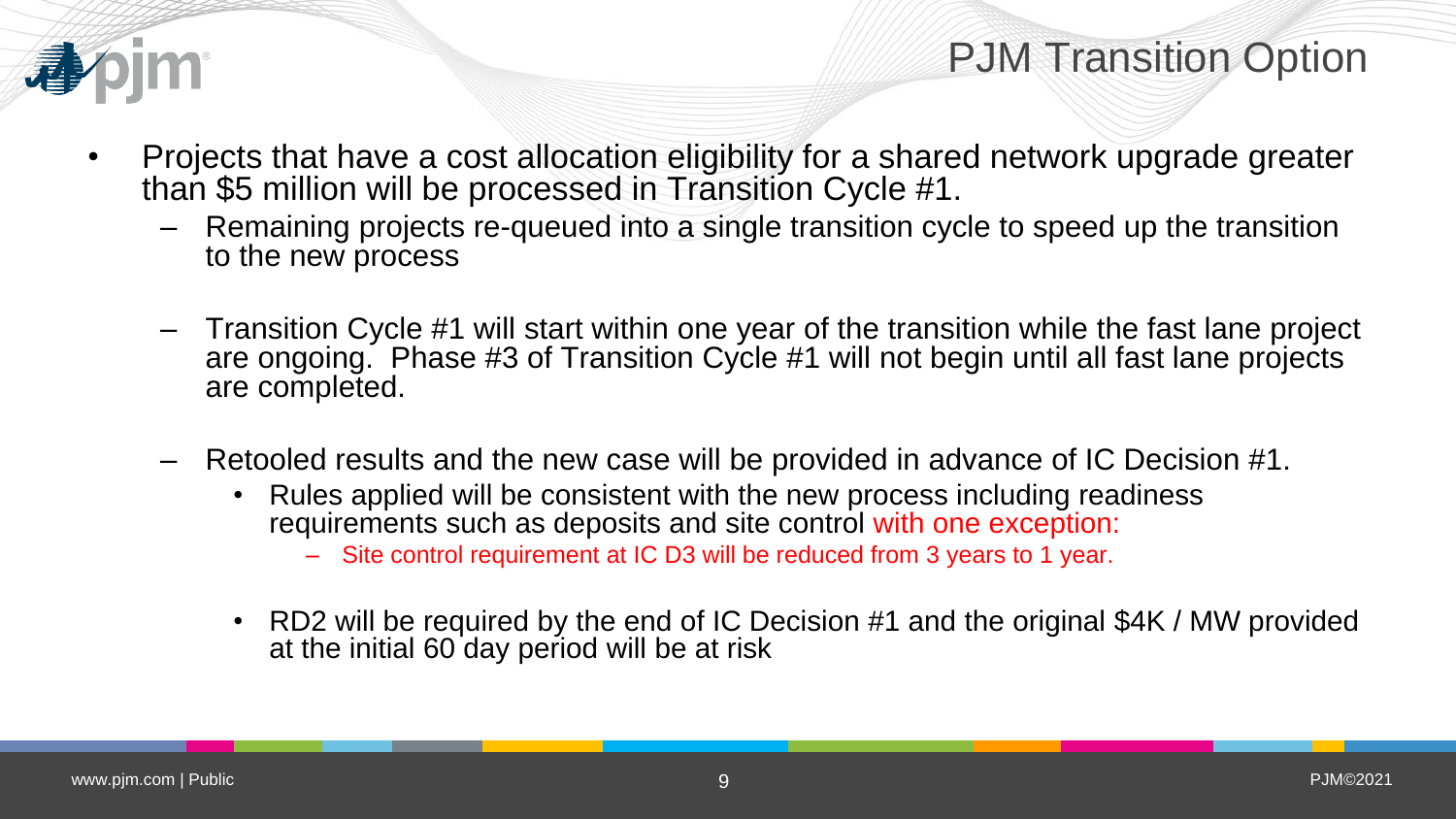

- AG2 and AH1 queues will be processed as Transition Cycle #2
	- Projects will be permitted to submit revised technical data and configuration
	- Increases to the MFO requested will not be permitted. Developers may choose between the primary and secondary POIs identified during the scoping meeting prior to the start of application review.
	- Rules applied will be consistent with the new process including readiness requirements such as deposits and site control with one exception:
		- Site control requirement at IC D3 will be reduced from 3 years to 1 year.
- All projects that have not been studied (AH2 and beyond) will be maintained and asked to submit changes to their application under the new process
	- Allows PJM to reduce the time to start accepting new applications to only 8 months
	- These projects would likely have to submit significant changes from their applications to PJM as a result of the delay
	- Projects submitted that claimed deactivating CIRs will be preserved by maintaining their queue position
	- Projects accepted in this cycle will be fully under the new rules and processed as New Cycle #1.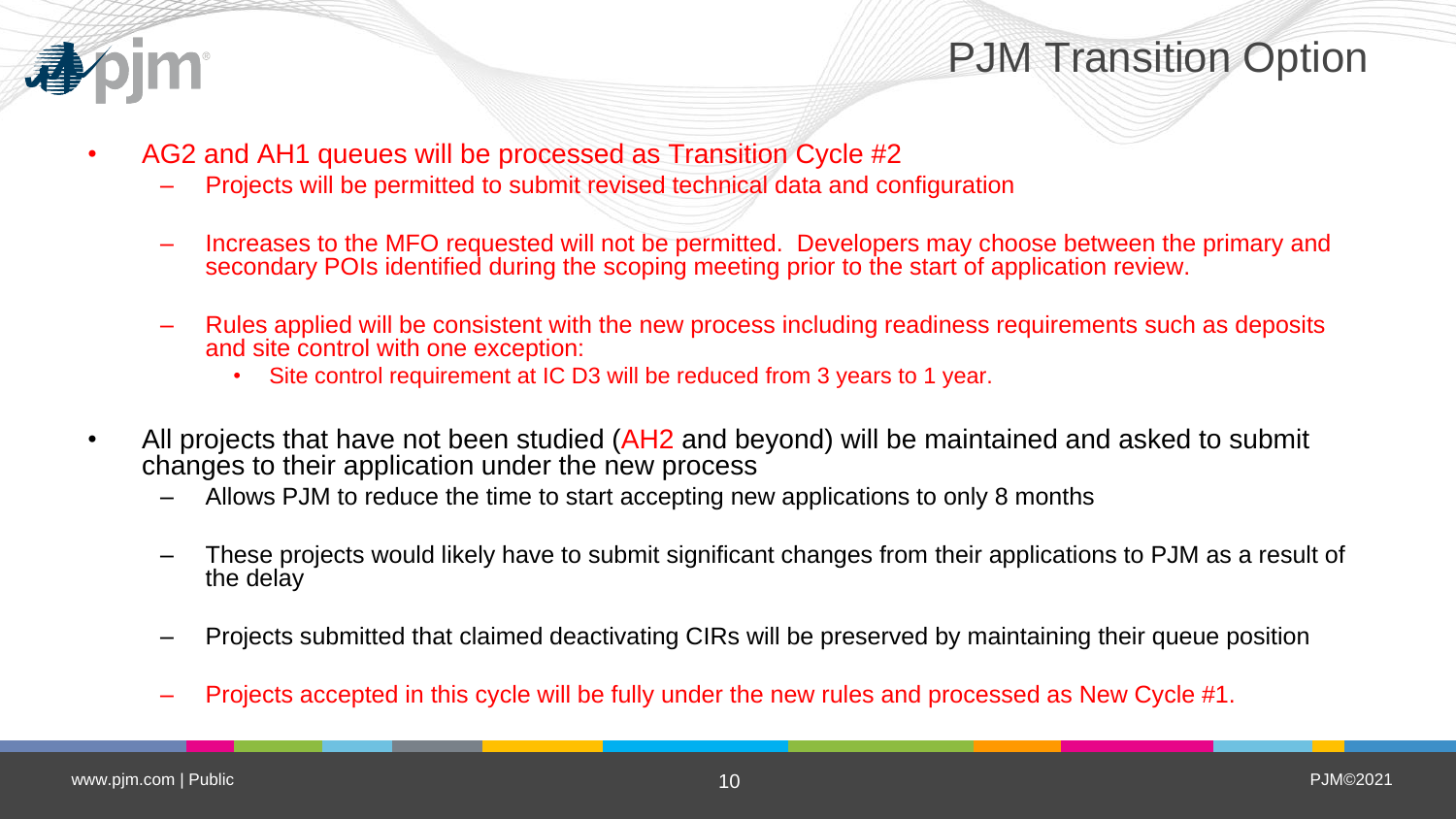

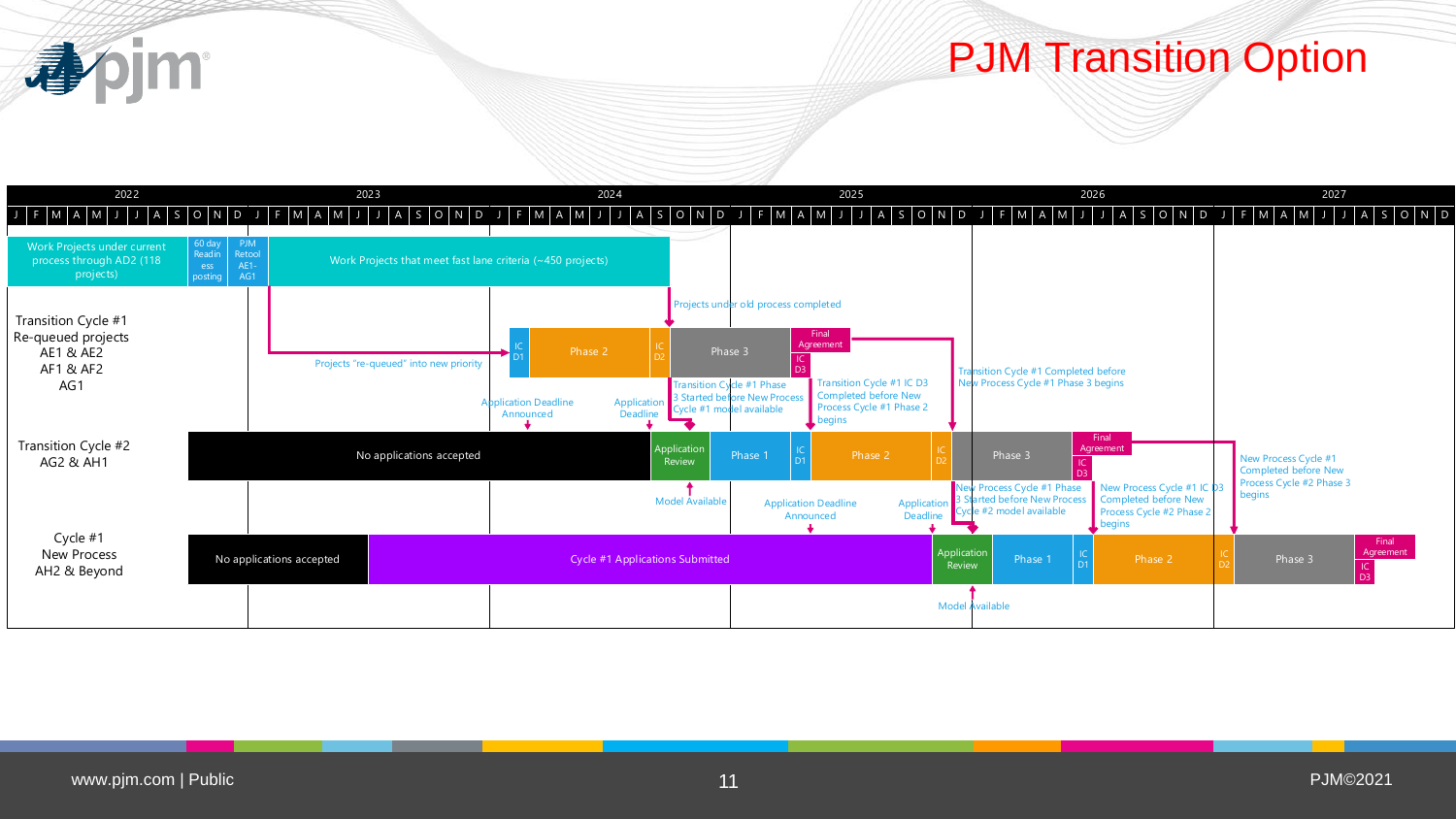

- Advantages
	- Consolidates the transition into two distinct parts fast lane and two transition cycles
		- Fast lane bound by projects that can proceed upon completion of Facilities study which limits those under the serial cost allocation rules
	- Preserves the ability for backlogged projects who would have received an ISA under the existing process if not for queue delays
	- Reduces the time that the queue is closed for the transition and gets to the new process the quickest of all previously proposed PJM options.
	- Move projects with the least amount of network upgrades forward to an ISA to begin construction
		- Minimizes construction on the transmission system from a shared network upgrade viewpoint
		- Allows projects that could be used to meet state RPS goals to move quickly
	- Disadvantages
		- Some projects may be pushed to Transition Cycle #1 due to small allocations of greater than \$5 million network upgrades
		- Longer fast lane transition process
		- Transition Cycle #1 will have a mix of projects from AE1-AG1 which may disadvantage some projects